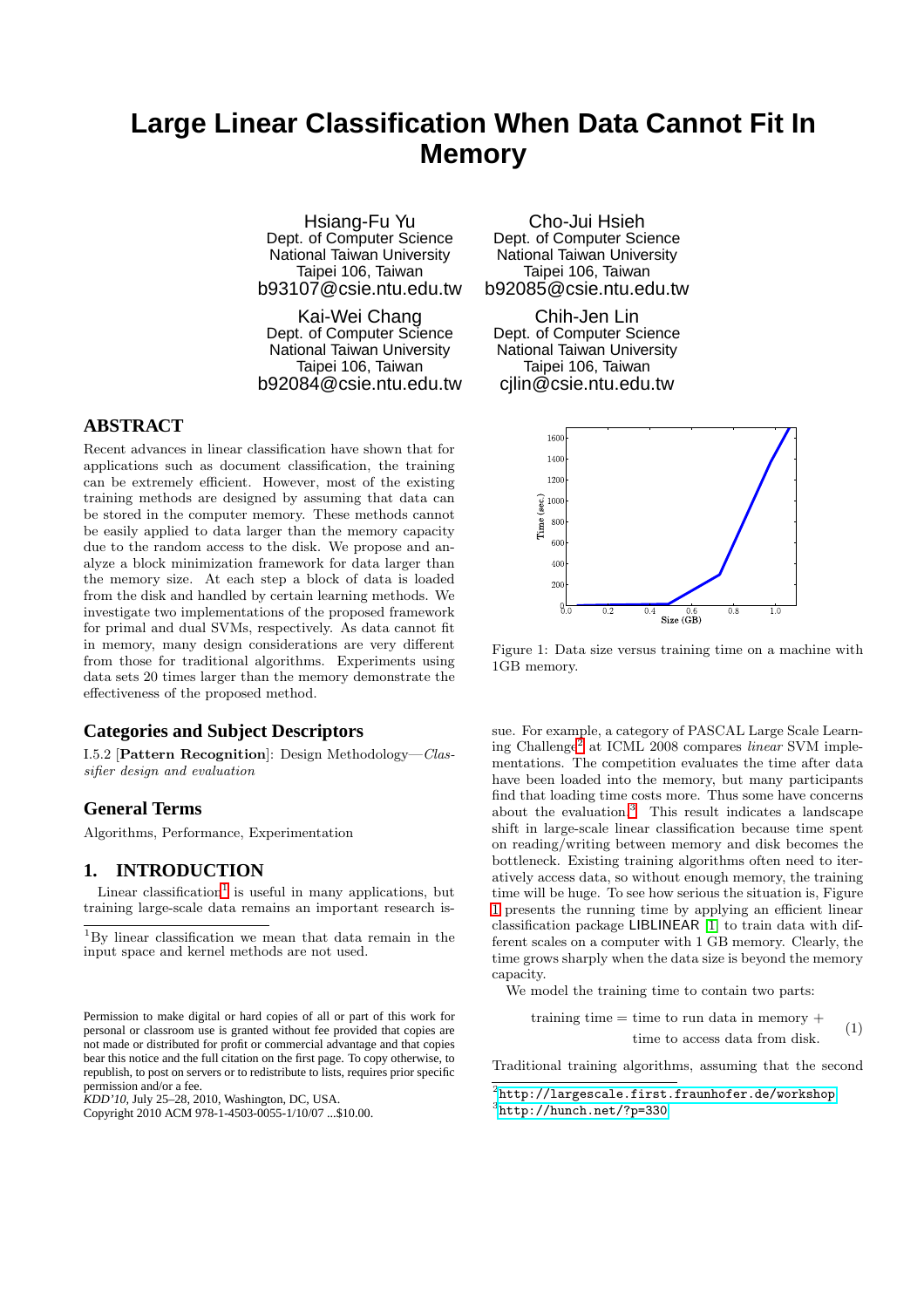part is negligible, focus on the first part by minimizing the number of CPU operations. Linear classification, especially when applied to document classification, is in a situation that the second part may be more significant. Recent advances on linear classification (e.g., [\[2,](#page-8-1) [3,](#page-8-2) [4,](#page-8-3) [5\]](#page-8-4)) have shown that training one million instances takes only a few seconds (without counting the loading time). Therefore, some have said that linear classification is essentially a *solved* problem if the memory is enough. However, handling data beyond the memory capacity remains a challenging research issue.

According to [\[6\]](#page-8-5), existing approaches to handle large data can be roughly categorized to two types. The first approach solves problems in distributed systems by parallelizing batch training algorithms (e.g., [\[7,](#page-8-6) [8\]](#page-8-7)). However, not only writing programs on a distributed system is difficult, but also the data communication/synchronization may cause significant overheads. The second approach considers online learning algorithms. Since data may be used only once, this type of approaches can effectively handle the memory issue. However, even with an online setting, an implementation over a distributed environment is still complicated; see the discussion in Section 2.1 of [\[9\]](#page-8-8). Existing implementations (including those in large Internet companies) may lack important functions such as evaluations by different criteria, parameter selection, or feature selection.

This paper aims to construct large linear classifiers for ordinary users. We consider one assumption and one requirement:

- Assumption: Data cannot be stored in memory, but can be stored in the disk of one computer. Moreover, sub-sampling data to fit in memory causes lower accuracy.
- Requirement: The method must be simple so that support for multi-class classification, parameter selection and other functions can be easily done.

If sub-sampling does not downgrade the accuracy, some (e.g., [\[10\]](#page-8-9)) have proposed approaches to select important instances by reading data from disk only once.

In this work, we discuss a simple and effective block minimization framework for applications satisfying the above assumption. We focus on batch learning though extensions to online or incremental/decremental learning are straightforward. While many existing online learning studies claim to handle data beyond the memory capacity, most of them conduct simulations with enough memory and check the number of passes to access data (e.g., [\[3,](#page-8-2) [4\]](#page-8-3)). In contrast, we conduct experiments in a real environment without enough memory. An earlier linear-SVM study [\[11\]](#page-8-10) has specifically addressed the situation that data are stored in disk, but it assumes that the number of features is much smaller than data points. Our approach allows a large number of features, a situation often occurred for document data sets.

This paper is organized as follows. In Section [2,](#page-1-0) we consider SVM as our linear classifier and propose a block minimization framework. Two implementations of the proposed framework for primal and dual SVM problems are respectively in Sections [3](#page-2-0) and [4.](#page-3-0) Techniques to minimize the training time modeled in [\(1\)](#page-0-4) are in Section [5.](#page-4-0) Section [6](#page-4-1) discusses the implementation of cross validation, multi-class classification, and incremental/decremental settings. We show experiments in Section [7](#page-5-0) and give conclusions in Section [8.](#page-7-0)

<span id="page-1-3"></span>Algorithm 1 A block minimization framework for linear SVM

- 1. Split  $\{1, \ldots, l\}$  to  $B_1, \ldots, B_m$  and store data into m files accordingly.
- 2. Set initial  $\pmb{\alpha}$  or  $\pmb{w}$
- <span id="page-1-5"></span>3. For  $k = 1, 2, \ldots$  (outer iteration)
	- For  $j = 1, \ldots, m$  (inner iteration)
		- 3.1. Read  $\boldsymbol{x}_r, \forall r \in B_i$  from disk
		- 3.2. Conduct operations on  $\{x_r \mid r \in B_j\}$

<span id="page-1-6"></span>3.3. Update  $\alpha$  or  $w$ 

# <span id="page-1-0"></span>**2. BLOCK MINIMIZATION FOR LINEAR SVMS**

We consider linear SVM in this work because it is one of the most used linear classifiers. Given a data set  $\{(\boldsymbol{x}_i, y_i)\}_{i=1}^l$ ,  $x_i \in R^n$ ,  $y_i \in \{-1, +1\}$ , SVM solves the following unconstrained optimization problem:[4](#page-1-1)

<span id="page-1-2"></span>
$$
\min_{\boldsymbol{w}} \quad \frac{1}{2} \boldsymbol{w}^T \boldsymbol{w} + C \sum_{i=1}^l \max(1 - y_i \boldsymbol{w}^T \boldsymbol{x}_i, 0), \qquad (2)
$$

where  $C > 0$  is a penalty parameter. This formulation considers L1 loss, though our approach can be easily extended to L2 loss. Problem [\(2\)](#page-1-2) is often referred to as the primal form of SVM. One may instead solve its dual problem:

<span id="page-1-4"></span>
$$
\min_{\mathbf{\alpha}} \qquad f(\mathbf{\alpha}) = \frac{1}{2} \mathbf{\alpha}^T Q \mathbf{\alpha} - \mathbf{e}^T \mathbf{\alpha}
$$
\nsubject to 
$$
0 \le \alpha_i \le C, i = 1, \dots, l,
$$
 (3)

where  $\mathbf{e} = [1, \dots, 1]^T$  and  $Q_{ij} = y_i y_j \boldsymbol{x}_i^T \boldsymbol{x}_j$ .

As data cannot fit in memory, the training method must avoid random accesses of data. In Figure [1,](#page-0-3) LIBLINEAR randomly accesses one instance at a time, so frequent moves of the disk head result in lengthy running time. A viable method must satisfy the following conditions:

- 1. Each optimization step reads a *continuous* chunk of training data.
- <span id="page-1-7"></span>2. The optimization procedure converges toward the optimum even though each step uses only a subset of training data.
- <span id="page-1-8"></span>3. The number of optimization steps (iterations) should not be too large. Otherwise, the same data point may be accessed from the disk too many times.

Obtaining a method having all these properties is not easy. We will propose methods to achieve them to a certain degree.

In unconstrained optimization, block minimization is a classical method (e.g., [\[12,](#page-8-11) Chapter 2.7]). Each step of this method updates a block of *variables*, but here we need a connection to data. Let  $\{B_1, \ldots, B_m\}$  be a partition of all data indices  $\{1, \ldots, l\}$ . According to the memory capacity, we can decide the block size so that instances associated with  $B_i$  can fit in memory. These m blocks, stored as m files, are loaded when needed. Then at each step, we conduct some operations using one block of data, and update w or  $\alpha$ according to if the primal or the dual problem is considered. We assume that  $w$  or  $\alpha$  can be stored in memory. The

<span id="page-1-1"></span> $4$ The standard SVM comes with a bias term  $b$ . Here we do not consider this term for the simplicity.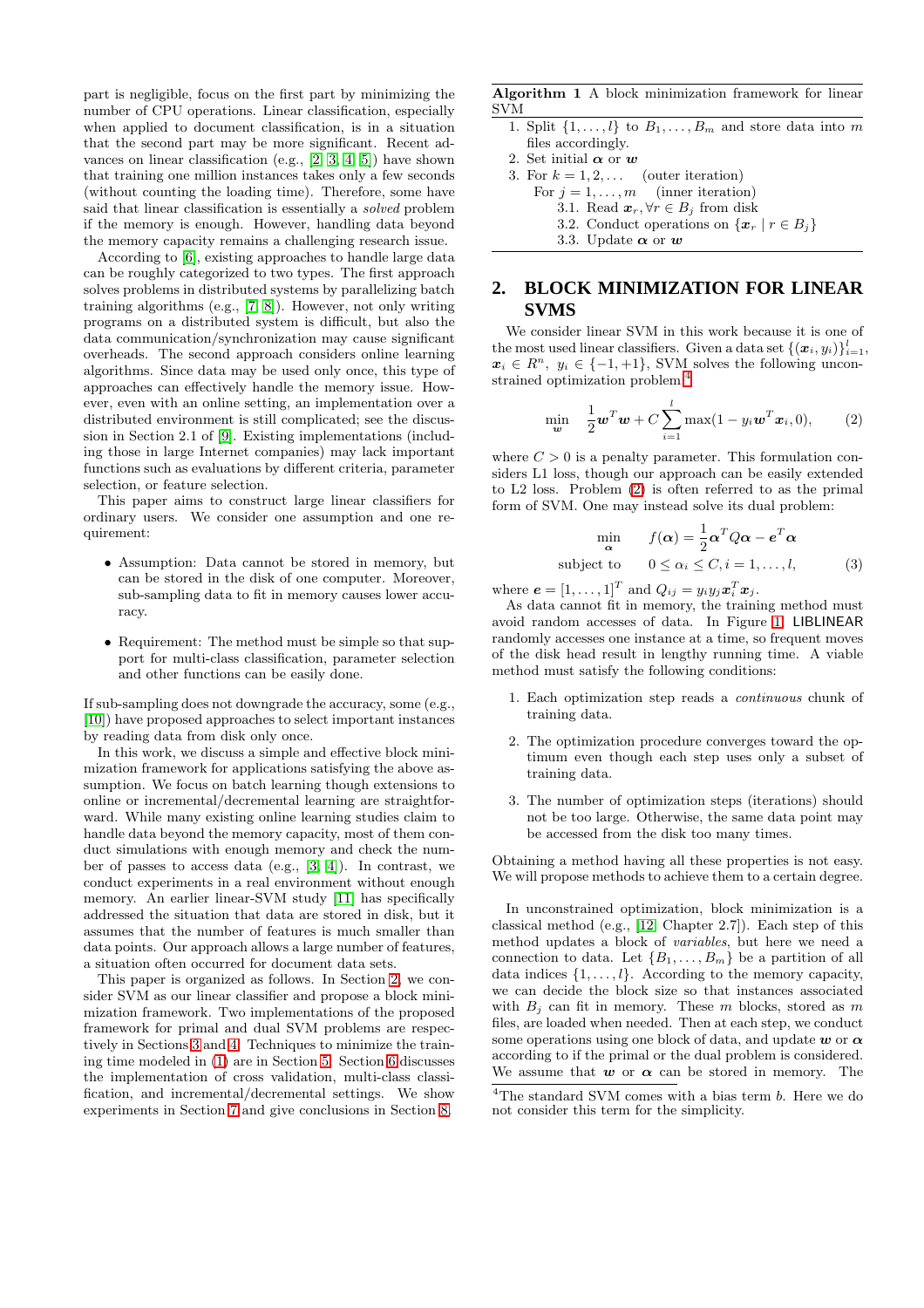block minimization framework is summarized in Algorithm [1.](#page-1-3) We refer to the step of working on a single block as an inner iteration, while the  $m$  steps of going over all blocks as an outer iteration. Algorithm [1](#page-1-3) can be applied on both the primal form [\(2\)](#page-1-2) and the dual form [\(3\)](#page-1-4). We show two implementations in Sections [3](#page-2-0) and [4,](#page-3-0) respectively.

We discuss some implementation considerations for Algo-rithm [1.](#page-1-3) For the convenience, assume  $B_1, \ldots, B_m$  have a similar size  $|B| = l/m$ . The total cost of Algorithm [1](#page-1-3) is

<span id="page-2-1"></span>
$$
(T_m(|B|) + T_d(|B|)) \times \frac{l}{|B|} \times \text{\#outer-iters}, \tag{4}
$$

where

- $T_m(|B|)$  is the cost of operations at each inner iteration, and
- $T_d(|B|)$  is the cost to read a block of data from disk.

These two terms respectively correspond to the two parts in [\(1\)](#page-0-4) for modeling the training time.

Many studies have applied block minimization to train SVM or other machine learning problems, but we might be the first to consider it in the disk level. Indeed the major approach to train nonlinear SVM (i.e., SVM with nonlinear kernels) has been block minimization, which is often called decomposition methods in the SVM community. We discuss the difference between ours and existing studies in two aspects:

- variable selection for each block, and
- block size.

Existing SVM packages assume data in memory, so they can use flexible ways to select each  $B_j$ . They do not restrict  $B_1, \ldots, B_m$  to be a split of  $\{1, \ldots, l\}$ . Moreover, to decide indices of one single  $B_j$ , they may access the whole set, an impossible situation for us. We are more confined here as data associated with each  $B_i$  must be pre-stored in a file before running Algorithm [1.](#page-1-3)

Regarding the block size, we now go back to analyze [\(4\)](#page-2-1). If data are all in memory,  $T_d(|B|) = 0$ . For  $T_m(|B|)$ , people observe that if  $|B|$  linearly increases, then

<span id="page-2-8"></span>
$$
|B| \nearrow, T_m(|B|) \nearrow, \text{ and #outer-iters } \searrow. \qquad (5)
$$

 $T_m(|B|)$  is generally more than linear to  $|B|$ , so  $T_m(|B|) \times$  $l/|B|$  is increasing along with |B|. In contrast, the #outeriters may not decrease as quick. Therefore, nearly all existing SVM packages use a small  $|B|$ . For example,  $|B| = 2$ in LIBSVM [\[13\]](#page-8-12) and 10 in SV $M^{light}$  [\[14\]](#page-8-13). With  $T_d(|B|) > 0$ , the situation is now very different. At each outer iteration, the cost is

<span id="page-2-2"></span>
$$
T_m(|B|) \times \frac{l}{|B|} + T_d(|B|) \times \frac{l}{|B|}.
$$
 (6)

The second term is for reading l instances. As reading each block of data takes some initial time, a smaller number of blocks reduces the cost. Hence the second term in [\(6\)](#page-2-2) is a decreasing function of  $|B|$ . While the first term is increasing following the earlier discussion, as reading data from the disk is slow, the second term is likely to dominate. Therefore, contrary to existing SVM software, in our case the block size should not be too small. We will investigate this issue by experiments in Section [7.](#page-5-0)

<span id="page-2-7"></span>Algorithm 2 An implementation of Algorithm [1](#page-1-3) for solving dual SVM

| We only show details of steps 3.2 and 3.3:             |
|--------------------------------------------------------|
| 3.2 Exactly or approximately solve the sub-problem     |
| $(7)$ to obtain $d_{B_i}^*$                            |
| 3.3 $\alpha_{B_i} \leftarrow \alpha_{B_i} + d_{B_i}^*$ |
| Update $w$ by (10)                                     |

The remaining issue is to decide operations at each inner iteration. The second and the third conditions mentioned earlier in this section should be considered. We discuss two implementations in the next two sections.

## <span id="page-2-0"></span>**3. SOLVING DUAL SVM BY LIBLINEAR FOR EACH BLOCK**

A nice property of the SVM dual problem [\(3\)](#page-1-4) is that each variable corresponds to a training instance. Thus we can easily devise an implementation of Algorithm [1](#page-1-3) by updating a block of variables at a time. Assume  $\overline{B}_i = \{1, \ldots, l\} \backslash B_i$ , at each inner iteration we solve the following sub-problem.

<span id="page-2-3"></span>
$$
\min_{\mathbf{d}_{B_j}} f(\boldsymbol{\alpha} + \mathbf{d}) \tag{7}
$$

subject to  $\boldsymbol{d}_{\bar{B}_j} = \mathbf{0}$  and  $0 \leq \alpha_i + d_i \leq C, \ \forall i \in B_j$ .

That is, we change  $\alpha_{B_j}$ , while fix  $\alpha_{\bar{B}_j}$ . We then update  $\alpha_{B_j}$ using the solution of [\(7\)](#page-2-3). Then Algorithm [1](#page-1-3) reduces to the standard block minimization procedure, so the convergence to the optimal function value of [\(3\)](#page-1-4) holds [\[12,](#page-8-11) Proposition 2.7.1].

We must ensure that at each inner iteration, only one block of data is needed. With the constraint  $\mathbf{d}_{\bar{B}_j} = \mathbf{0}$  in [\(7\)](#page-2-3),

<span id="page-2-5"></span>
$$
f(\boldsymbol{\alpha} + \boldsymbol{d}) = \frac{1}{2} \boldsymbol{d}_{B_j}^T Q_{B_j B_j} \boldsymbol{d}_{B_j} + (Q_{B_j,:} \boldsymbol{\alpha} - \boldsymbol{e}_{B_j})^T \boldsymbol{d}_{B_j} + f(\boldsymbol{\alpha}),
$$
\n(8)

where  $Q_{B_j}$  is a sub-matrix of Q including elements  $Q_{ri}$ ,  $r \in B_j, i = 1, \ldots, l$ . Clearly,  $Q_{B_j,:}$  in [\(8\)](#page-2-5) involves all training data, a situation violating the requirement in Algorithm [1.](#page-1-3) Fortunately, by maintaining

<span id="page-2-6"></span>
$$
\boldsymbol{w} = \sum_{i=1}^{l} \alpha_i y_i \boldsymbol{x}_i, \tag{9}
$$

we have

$$
Q_{r,:}\boldsymbol{\alpha}-1=y_r\boldsymbol{w}^T\boldsymbol{x}_r-1,\forall r\in B_j.
$$

Therefore, if  $w$  is available in memory, only instances associated with the block  $B_j$  are needed. To maintain  $\boldsymbol{w}$ , if  $\boldsymbol{d}_{B_j}^*$ is an optimal solution of [\(7\)](#page-2-3), we consider [\(9\)](#page-2-6) and use

<span id="page-2-4"></span>
$$
\mathbf{w} \leftarrow \mathbf{w} + \sum_{r \in B_j} d_r^* y_r \mathbf{x}_r. \tag{10}
$$

This operation again needs only the block  $B_i$ . The procedure is summarized in Algorithm [2.](#page-2-7)

For solving the sub-problem [\(7\)](#page-2-3), as all the information is available in the memory, any bound-constrained optimization method can be applied. We consider LIBLINEAR [\[1\]](#page-8-0), which implements a coordinate descent method (i.e., block minimization with a single element in each block). Then Algorithm [2](#page-2-7) becomes a two-level block minimization method. The two-level setting had been used before for SVM or other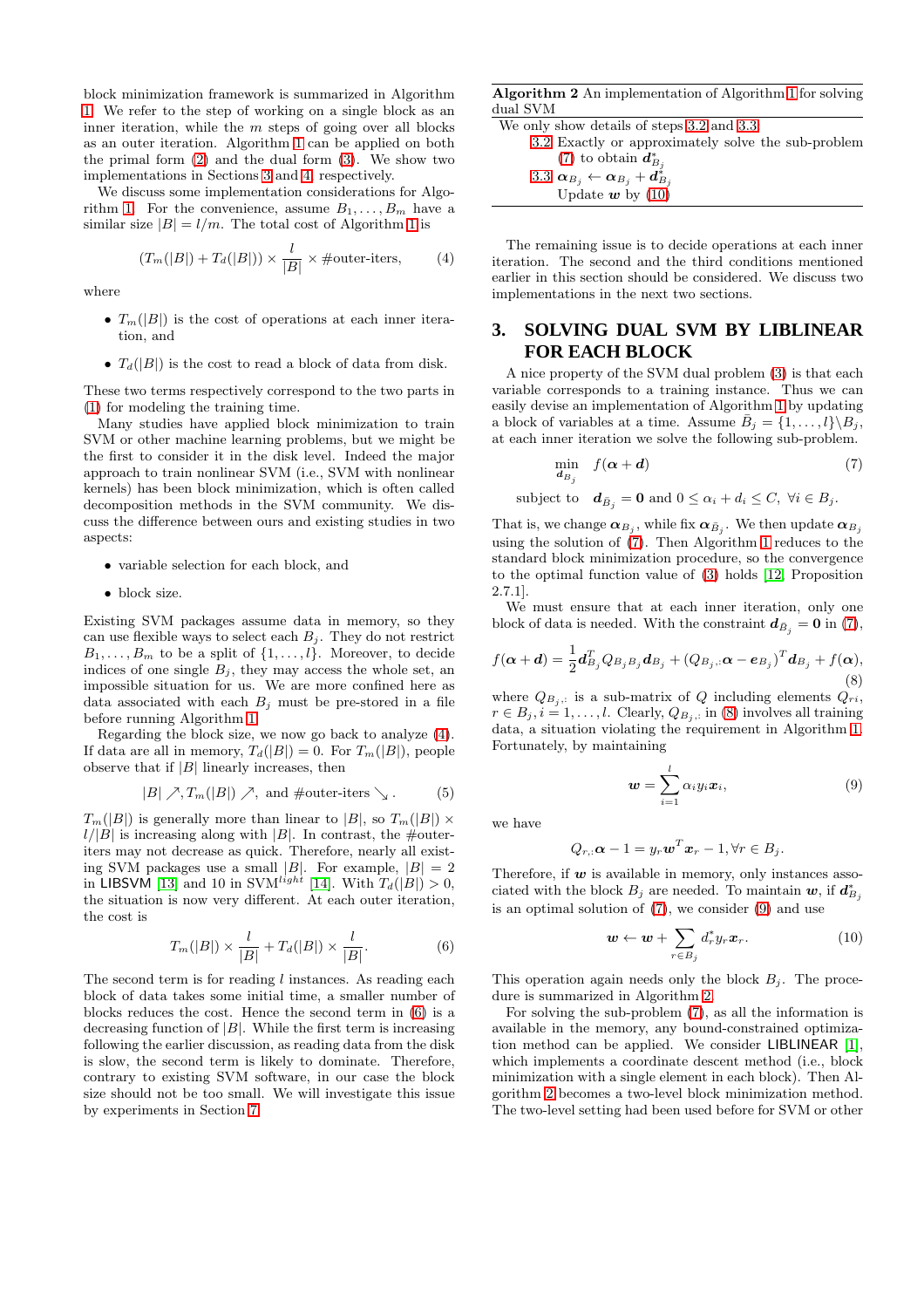applications (e.g., [\[15,](#page-8-14) [16,](#page-8-15) [17\]](#page-8-16)), but ours might be the first to associate the inner level with memory and the outer level with disk.

Algorithm [2](#page-2-7) converges if each sub-problem is exactly solved. Practically we often obtain an approximate solution by imposing a stopping criterion. We then address two issues:

- 1. The stopping criterion for solving the sub-problem must be satisfied after a finite number of operations, so we can move on to the next sub-problem.
- 2. We need to prove the convergence.

Next we show that these two issues can be resolved if using **LIBLINEAR** for solving the sub-problem. Let  $\{\alpha^k\}$  be the sequence generated by Algorithm [2,](#page-2-7) where  $k$  is the index of outer iterations. As each outer iteration contains m inner iterations, we can further consider a sequence

$$
\{\boldsymbol{\alpha}^{k,j}\}_{k=1,j=1}^{\infty,m+1}
$$
 with  $\boldsymbol{\alpha}^{k,1}=\boldsymbol{\alpha}^k$  and  $\boldsymbol{\alpha}^{k,m+1}=\boldsymbol{\alpha}^{k+1}$ .

From  $\boldsymbol{\alpha}^{k,j}$  to  $\boldsymbol{\alpha}^{k,j+1}$ , LIBLINEAR coordinate-wisely updates variables in  $B_j$  to approximately solve the sub-problem [\(7\)](#page-2-3) and we let  $t_{k,j}$  be the number of updates.

If the coordinate descent updates satisfy certain conditions, we can prove the convergence of  $\{\boldsymbol{\alpha}^{k,j}\}$ :

#### Theorem 1

*If applying a coordinate descent method to solve* [\(7\)](#page-2-3) *with the following properties:*

- *1. each*  $\alpha_i$ ,  $i \in B_j$  *is updated at least once, and*
- 2.  $\{t_{k,j}\}\$ is uniformly bounded,

*then*  $\{\boldsymbol{\alpha}^{k,j}\}$  *generated by Algorithm [2](#page-2-7) globally converges to an optimal solution*  $\boldsymbol{\alpha}^*$ . The convergence rate is at least *linear:* there are  $0 < \mu < 1$  *and an iteration*  $k_0$  *such that* 

$$
f(\boldsymbol{\alpha}^{k+1}) - f(\boldsymbol{\alpha}^*) \leq \mu\left(f(\boldsymbol{\alpha}^k) - f(\boldsymbol{\alpha}^*)\right), \forall k \geq k_0.
$$

The proof is in appendix. With Theorem [1,](#page-3-1) the condition [2](#page-1-7) mentioned in the beginning of Section [2](#page-1-0) holds. For condition [3](#page-1-8) on the convergence speed, block minimization does have fast convergence rates. However, for problems like document classification, some (e.g., [\[5\]](#page-8-4)) have shown that we do not need many iterations to get a reasonable model. Though [\[5\]](#page-8-4) differs from us by restricting  $|B| = 1$ , we hope to enjoy the same property of not needing many iterations. Experiments in Section [7](#page-5-0) confirm that for some document data this property holds.

Next we discuss various ways to fulfill the two properties in Theorem [1.](#page-3-1)

#### **3.1 Loosely Solving the Sub-problem**

A simple setting to satisfy Theorem [1'](#page-3-1)s two properties is to go through all variables in  $B_i$  a fixed number of times. Then not only  $t_{ki}$  is uniformly bounded, but also the finite termination for solving each sub-problem holds. A small number of passes to go through  $B_i$  means that we very loosely solve the sub-problem [\(7\)](#page-2-3). While the cost per block is cheaper, the number of outer iterations may be large. Through experiments in Section [7,](#page-5-0) we discuss how the number of passes affects the running time. A special case is to go through all  $\alpha_i, i \in B_i$  exactly once. Then Algorithm [2](#page-2-7) becomes a standard (one-level) coordinate descent method, though data are loaded by a block-wise setting.

For each pass to go through data in one block, we can sequentially update variables in  $B_i$ . However, using a random permutations of  $B_i$ 's elements as the order for update usually leads to faster convergence in practice.

#### **3.2 Accurately Solving the Sub-problem**

Alternatively, we can accurately solve the sub-problem. The cost per inner iteration is higher, but the number of outer iterations may be reduced. As an upper bound on the number of iterations does not reveal how accurate the solution is, most optimization software consider the gradient information. We check the setting in LIBLINEAR. Its gradientbased stopping condition (details shown in appendix) guarantees the finite termination in solving each sub-problem [\(7\)](#page-2-3). Thus the procedure can move on to the next sub-problem without problem. Regarding the convergence, to use Theo-rem [1,](#page-3-1) we must show that  $\{t_{k,j}\}$  is uniformly bounded:

#### Theorem 2

min

*If coordinate descent steps with* LIBLINEAR*'s stopping condition are used to solve* [\(7\)](#page-2-3)*, then Algorithm [2](#page-2-7) either terminates in a finite number of outer iterations or*

<span id="page-3-4"></span>
$$
t_{k,j} \le 2|B_j| \ \forall j \ \text{after} \ k \ \text{is large enough.}
$$

<span id="page-3-1"></span>Therefore, if LIBLINEAR is used to solve [\(7\)](#page-2-3), then Theorem [1](#page-3-1) implies the convergence.

# <span id="page-3-0"></span>**4. SOLVING PRIMAL SVM BY PEGASOS FOR EACH BLOCK**

Instead of solving the dual problem, in this section we check if the framework in Algorithm [1](#page-1-3) can be used to solve the primal problem. Since the primal variable  $w$  does not correspond to data instances, we cannot use a standard block minimization setting to have a sub-problem like [\(7\)](#page-2-3). In contrast, existing stochastic gradient descent methods possess a nice property that at each step only certain data are used. In this section, we study how Pegasos [\[3\]](#page-8-2) can by used for implementing an Algorithm [1.](#page-1-3)

Pegasos considers a scaled form of the primal SVM problem:

$$
\min_{\boldsymbol{w}} \quad \frac{1}{2lC} \boldsymbol{w}^T \boldsymbol{w} + \frac{1}{l} \sum_{i=1}^l \max(1 - y_i \boldsymbol{w}^T \boldsymbol{x}_i, 0),
$$

At the tth update, Pegasos chooses a block of data  $B$  and updates the primal variable  $w$  by a stochastic gradient descent step:

<span id="page-3-2"></span>
$$
\bar{\boldsymbol{w}} = \boldsymbol{w} - \eta^t \nabla^t,\tag{11}
$$

where  $\eta^t = lC/t$  is the learning rate,  $\nabla^t$  is the sub-gradient

$$
\nabla^t = \frac{1}{lC} \mathbf{w} - \frac{1}{|B|} \sum_{i \in B^+} y_i \mathbf{x}_i, \tag{12}
$$

and  $B^+ \equiv \{i \in B \mid y_i \boldsymbol{w}^T \boldsymbol{x}_i < 1\}$ . Then Pegasos obtains  $\boldsymbol{w}$ by scaling  $\bar{w}$ :

<span id="page-3-3"></span>
$$
\mathbf{w} \leftarrow \min(1, \frac{\sqrt{lC}}{\|\bar{\mathbf{w}}\|})\bar{\mathbf{w}}.\tag{13}
$$

Clearly we can directly consider  $B_i$  in Algorithm [1](#page-1-3) as the set  $B$  in the above update. Alternatively, we can conduct several Pegasos updates on a partition of  $B_i$ . Algorithm [3](#page-4-2) gives details of the procedure. Here we consider two settings for an inner iteration: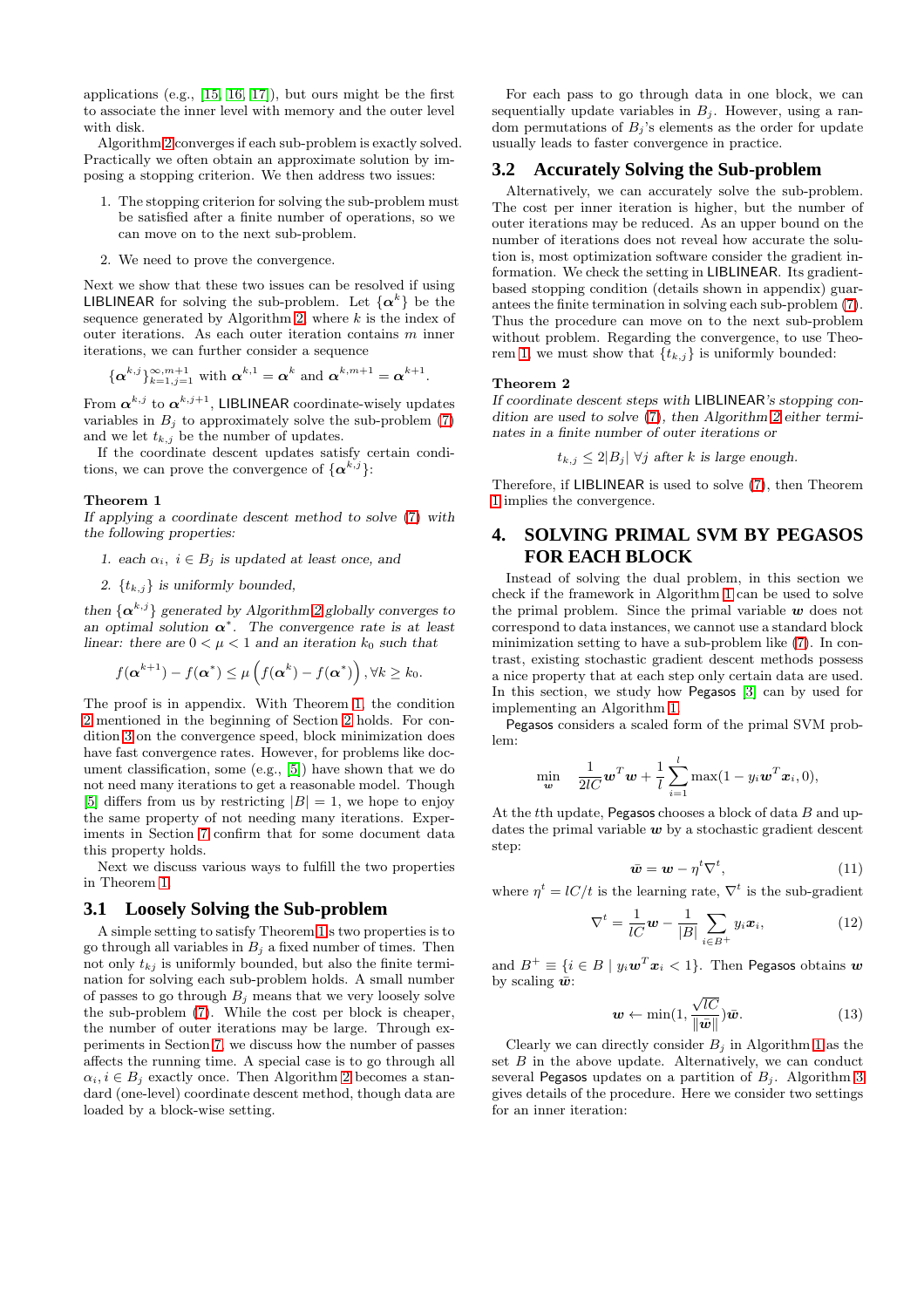<span id="page-4-2"></span>Algorithm 3 An implementation of Algorithm [1](#page-1-3) for solving primal SVM. Each inner iteration is by Pegasos

- 1. Split  $\{1, \ldots, l\}$  to  $B_1, \ldots, B_m$  and store data into m files accordingly.
- 2.  $t = 0$  and initial  $w = 0$ .
- 3. For  $k = 1, 2, ...$
- For  $j = 1, \ldots, m$ 
	- 3.1. Find a partition of  $B_j: B_j^1, \ldots, B_j^{\bar{r}}$ . 3.2. For  $r = 1, \ldots, \bar{r}$ • Use  $B_j^r$  as B to conduct the update [\(11\)](#page-3-2)-[\(13\)](#page-3-3).  $\bullet\ \ t \leftarrow t + 1$
- 1. Using one Pegasos update on the whole block  $B_i$ .
- 2. Splitting  $B_i$  to  $|B_i|$  sets, where each one contains an element in  $B_j$  and then conducting  $|B_j|$  Pegasos updates.

For the convergence, though Algorithm [3](#page-4-2) is a special case of Pegasos, we cannot apply its convergence proof [\[3,](#page-8-2) Corollary 1, which requires that all data  $\{\boldsymbol{x}_1, \ldots, \boldsymbol{x}_l\}$  are used at each update. However, empirically we observe that Algorithm [3](#page-4-2) converges without problems.

# <span id="page-4-0"></span>**5. TECHNIQUES TO REDUCE THE TRAIN-ING TIME**

Many techniques have been proposed to make block minimization faster. However, these techniques may not be suitable here as they are designed by assuming that all data are in memory. Based on the complexity analysis in [\(6\)](#page-2-2), in this section we propose three techniques to speed up Algo-rithm [1.](#page-1-3) One technique effectively shortens  $T_d(|B|)$ , while the other two aim at reducing the number of iterations.

#### **5.1 Data Compression**

The loading time  $T_d(|B|)$  is a bottleneck of Algorithm [1](#page-1-3) due to the slow disk access. Except some initial cost,  $T_d(|B|)$ is proportional to the length of data. Hence we can consider a compression strategy to reduce the loading time of each block. However, this strategy introduces two additional costs: the compression time in the beginning of Algorithm [1](#page-1-3) and the decompression time when a block is loaded. The former is minor as we only do it once. For the latter, we must ensure that the loading time saved is more than the decompression time. The balance between compression speed and ratio has been well studied in the area of backup and networking tools [\[18\]](#page-8-17). We choose a widely used compression library zlib for our implementation.[5](#page-4-3) Experiments in Section [7](#page-5-0) show that the compression strategy effectively reduces the training time.

Because of using compression techniques, all blocks are stored in a binary format instead of a plain text form.

#### **5.2 Random Permutation of Sub-problems**

In Algorithm [1,](#page-1-3) we sequentially work on blocks  $B_1, B_2, \ldots$ ,  $B_m$ . We can consider other ways such as a permutation of blocks to decide the order of sub-problems. In LIBLINEAR's coordinate descent implementation, the authors randomly

#### <span id="page-4-4"></span>Algorithm 4 Splitting data into blocks

- Decide  $m$  and create  $m$  empty files.
- For  $i = 1, \ldots$ 
	- 1. Convert  $\boldsymbol{x}_i$  to a binary format  $\bar{\boldsymbol{x}}_i$ .
	- 2. Randomly choose a number  $j \in \{1, \ldots, m\}$ .
	- 3. Append  $\bar{x}_i$  into the end of the *j*th file.

permute all variables at each iteration and report faster convergence. We adopt a permutation strategy here as the loading time is similar regardless of the order of sub-problems.

#### **5.3 Split of Data**

An important step of Algorithm [1](#page-1-3) is to split training data to m files. We need a careful design as data cannot be loaded into memory. To begin, we find the size of data and decide the value  $m$  based on the memory size. This step does not have to go through the whole data set as the operating system provides information such as file sizes. Then we can sequentially read data instances and save them to  $m$  files. However, data in the same class are often stored together in the training set, so we may get a block of data with the same label. This situation clearly causes slow convergence. Thus for each instance being read, we randomly decide which file it should be saved to. Algorithm [4](#page-4-4) summarizes our procedure. It goes through data only once.

# <span id="page-4-1"></span>**6. OTHER FUNCTIONALITY**

A learning system only able to solve an optimization problem [\(3\)](#page-1-4) is not practically useful. Other functions such as cross validation (for parameter selection) or multi-class classification are very important. We discuss how to implement these functions based on the design in Section [2.](#page-1-0)

#### **6.1 Cross Validation**

Assume we conduct v-fold cross validation. Due to the use of  $m$  blocks, a straightforward implementation is to split  $m$ blocks to v groups. Each time one group of blocks is used for validation, while all remaining groups are for training. However, the loading time is  $v$  times more than training a single model. To save the disk accessing time, a more complicated implementation is to train  $v$  models together. For example, if  $v = 3$ , we split each block  $B_j$  to three parts  $B_j^1, B_j^2$ , and  $B_j^3$ . Then  $\cup_{j=1}^m (B_j^1 \cup B_j^2)$  is the training set to validate  $\cup_{j=1}^m B_j^3$ . We maintain three vectors  $\mathbf{w}^1, \mathbf{w}^2$ , and  $\mathbf{w}^3$ . Each time when  $B_i$  is loaded, we solve three sub-problems to update  $w$  vectors. This implementation effectively saves the data loading time, but the memory must be enough to store v vectors  $\boldsymbol{w}^1,\ldots,\boldsymbol{w}^v.$ 

#### **6.2 Multi-class Classification**

Existing multi-class approaches either train several twoclass problems (e.g., one-against-one and one-against-the rest) or solve one single optimization problem (e.g., [\[19\]](#page-8-18)). Take one-against-the rest for a K-class problem as an example. We train  $K$  classifiers, where each one separates a class from the rest. Similar to the situation in cross validation, the disk access time is  $K$  times more if we sequentially train  $K$  models. Using the same technique, we split each blocks  $B_i$  to  $B_j^1, \ldots, B_j^K$  according to the class information, Then K subproblems are solved to update vectors  $w^1, \ldots, w^K$ . Finally we obtain  $K$  models simultaneously. The one-against-one

<span id="page-4-3"></span> $5$ <http://www.zlib.net>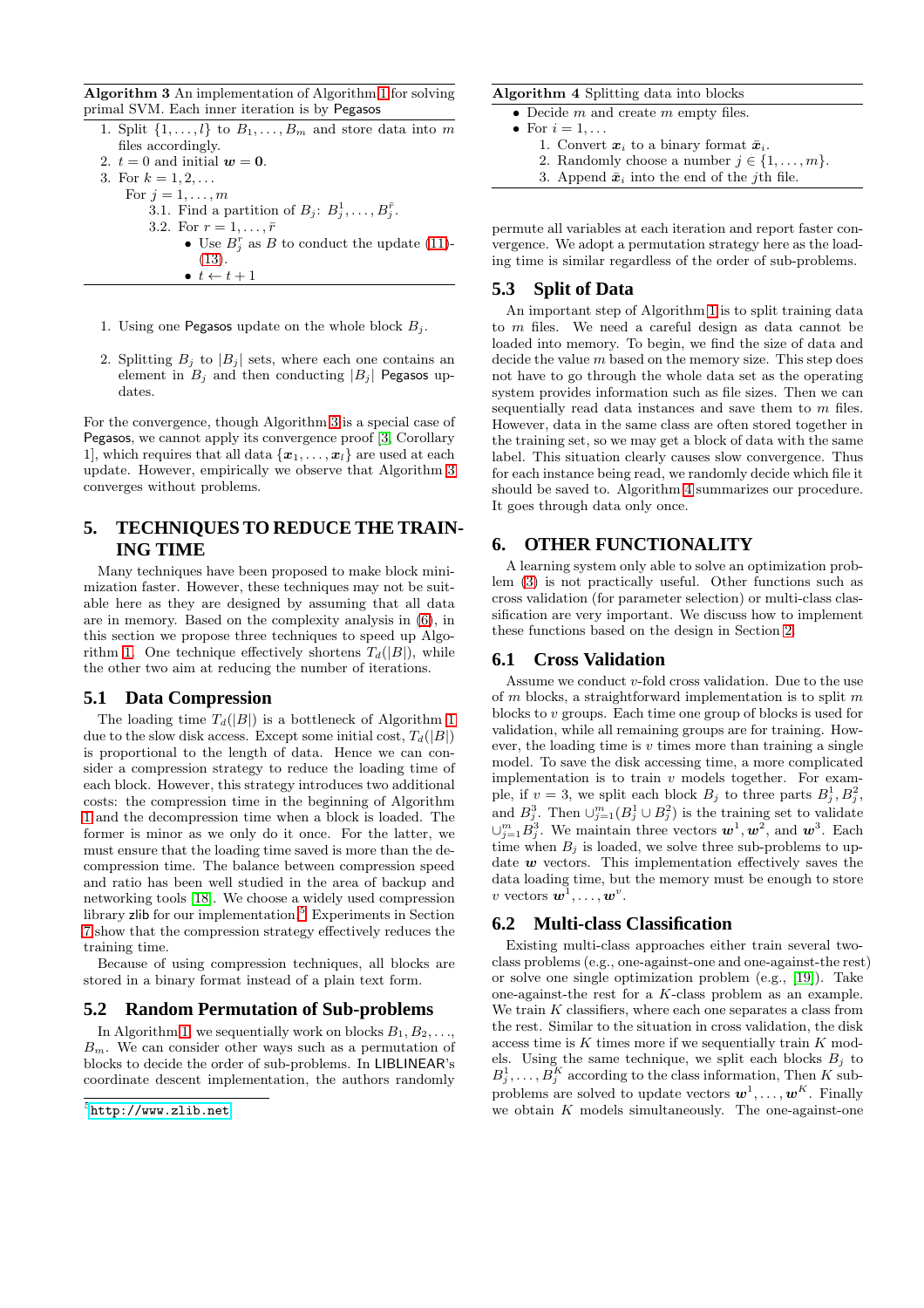<span id="page-5-4"></span>Table 1: Data statistics: We assume a sparse storage. Each non-zero feature value needs 12 bytes (4 bytes for the feature index, and 8 bytes for the value). However, this 12-byte structure consumes 16 bytes on a 64-bit machine due to data structure alignment.

| Data set    |         | $\,n$      | $\#$ nonzeros | Memory (Bytes) |
|-------------|---------|------------|---------------|----------------|
| vahoo-korea | 460,554 | 3,052,939  | 156,436,656   | 2,502,986,496  |
| webspam     | 350,000 | 16.609.143 | 1.304.697.446 | 20,875,159,136 |
| epsilon     | 500,000 | 2.000      | 1,000,000,000 | 16,000,000,000 |

approach is less suitable as it needs  $K(K-1)/2$  vectors for  $w$ , which may consume too much memory. For one-against-the rest and the approach in [\[19\]](#page-8-18), they both need  $K$  vectors.

## **6.3 Incremental/ Decremental Setting**

Many practical applications retrain a model after collecting enough new data. Our approach can be extended to this scenario. We make a reasonable assumption that each time several blocks are added or removed. Using LIBLINEAR to solve the dual form as an example, to possibly save the number of iterations, we can reuse the vector  $w$  obtained earlier. Algorithm [2](#page-2-7) maintains  $\mathbf{w} = \sum_{i=1}^{l} y_i \alpha_i \mathbf{x}_i$ , so the new initial  $w$  can be

<span id="page-5-1"></span>
$$
\boldsymbol{w} \leftarrow \boldsymbol{w} + \sum_{i: \boldsymbol{x}_i \text{ being added}} y_i \alpha_i \boldsymbol{x}_i - \sum_{i: \boldsymbol{x}_i \text{ being removed}} y_i \alpha_i \boldsymbol{x}_i.
$$
\n(14)

For data being added,  $\alpha_i$  is simply set to zero, but for data being removed, their corresponding  $\alpha_i$  are not available. To use [\(14\)](#page-5-1), we must store  $\alpha$ . That is, before and after solving each sub-problem, Algorithm [2](#page-2-7) reads and saves  $\alpha$  from/to disk.

If solving the primal problem by Pegasos for each block, Algorithm [3](#page-4-2) can be directly applied for incremental or decremental settings.

#### <span id="page-5-0"></span>**7. EXPERIMENTS**

In this section, we conduct experiments to analyze the performance of the proposed approach. We also investigate several implementation issues discussed in Section [5.](#page-4-0)

#### **7.1 Data and Experimental Environment**

We consider two document data sets yahoo-korea<sup>[6](#page-5-2)</sup> and webspam, and an artificial data epsilon.<sup>[7](#page-5-3)</sup> Table [1](#page-5-4) summarizes the data statistics.

We randomly split 4/5 data for training and 1/5 for testing. All feature vectors are instance-wisely scaled to unitlength (i.e.,  $\|\boldsymbol{x}_i\|=1, \forall i$ ). For epsilon, each feature of the training set is normalized to have mean zero and variance one, and the testing set is modified according to the same scaling factors. This feature-wise scaling is conducted before the instance-wise scaling. The value  $C$  in  $(2)$  is set to one.

We conduct experiments on a 64-bit machine with 1GB RAM. Due to the space consumed by the operating system, the real memory capacity we can use is 895MB.

#### **7.2 A Related Method**

For the comparison we include another method StreamSVM [\[20\]](#page-8-19), which performs only a single pass over data. The method initiates with a single data point. When a new data point is read, it checks whether the point is contained in

a ball enclosing past data. If so, it continues to next data point. If not, it updates the center and radius of the ball to cover the point. Because this method is very different from our approach, we omit its details here.

## **7.3 Training Time and Testing Accuracy**

We compare the following methods:

- BLOCK-L-N: Algorithm [2](#page-2-7) with LIBLINEAR to solve each sub-problem. LIBLINEAR goes through the block of data N rounds, where we consider  $N = 1, 10$ , and 20.
- BLOCK-L-D: Algorithm [2](#page-2-7) with LIBLINEAR to solve each sub-problem. LIBLINEAR's default stopping condition is adopted.
- BLOCK-P-B: Algorithm [3](#page-4-2) with  $\bar{r} = 1$ . That is, we apply one Pegasos update on the whole block.
- BLOCK-P-I: Algorithm [3](#page-4-2) with  $\bar{r} = |B_j|$ . That is, we apply  $|B_j|$  Pegasos updates, each of which uses an individual data instance.
- LIBLINEAR: The standard LIBLINEAR without any modification to handle the situation if data cannot fit in memory.
- StreamSVM

For all methods under the framework of Algorithms [1,](#page-1-3) the number of blocks is 5 for yahoo-korea, 40 for webspam and 30 for epsilon. We make sure that no other jobs are running on the same machine and report *wall clock* time in all experiments. We include all data loading time and, for Algorithm [1,](#page-1-3) the initial time to split and compress data into blocks. It takes around 228 seconds to split yahoo-korea, 1,594 seconds to split webspam and 1,237 seconds to split epsilon. For LIBLINEAR, the loading time for yahoo-korea is 103 seconds, 829 seconds for webspam and 560 seconds for epsilon.

Figure [2](#page-6-0) presents two results:

1. Training time versus the relative difference to the optimum

$$
\left|\frac{f^P(\boldsymbol{w})-f^P(\boldsymbol{w}^*)}{f^P(\boldsymbol{w}^*)}\right|,
$$

where  $f^P$  is the primal objective function in [\(2\)](#page-1-2) and  $w^*$  is the optimal solution. Since  $w^*$  is not really available, we spend enough training time to get a reference solution.

2. Training time versus the difference to the best testing accuracy

$$
(\mathrm{acc}^*-\mathrm{acc}(\boldsymbol{w}))\times 100\%,
$$

where  $\mathrm{acc}(\boldsymbol{w})$  is the testing accuracy using the model w and  $acc<sup>*</sup>$  is the best testing accuracy among all methods.

 ${}^6\mathrm{This}$  data set is not publicly available

<span id="page-5-3"></span><span id="page-5-2"></span><sup>&</sup>lt;sup>7</sup>webspam and epsilon can be downloaded at <http://largescale.first.fraunhofer.de/instructions/>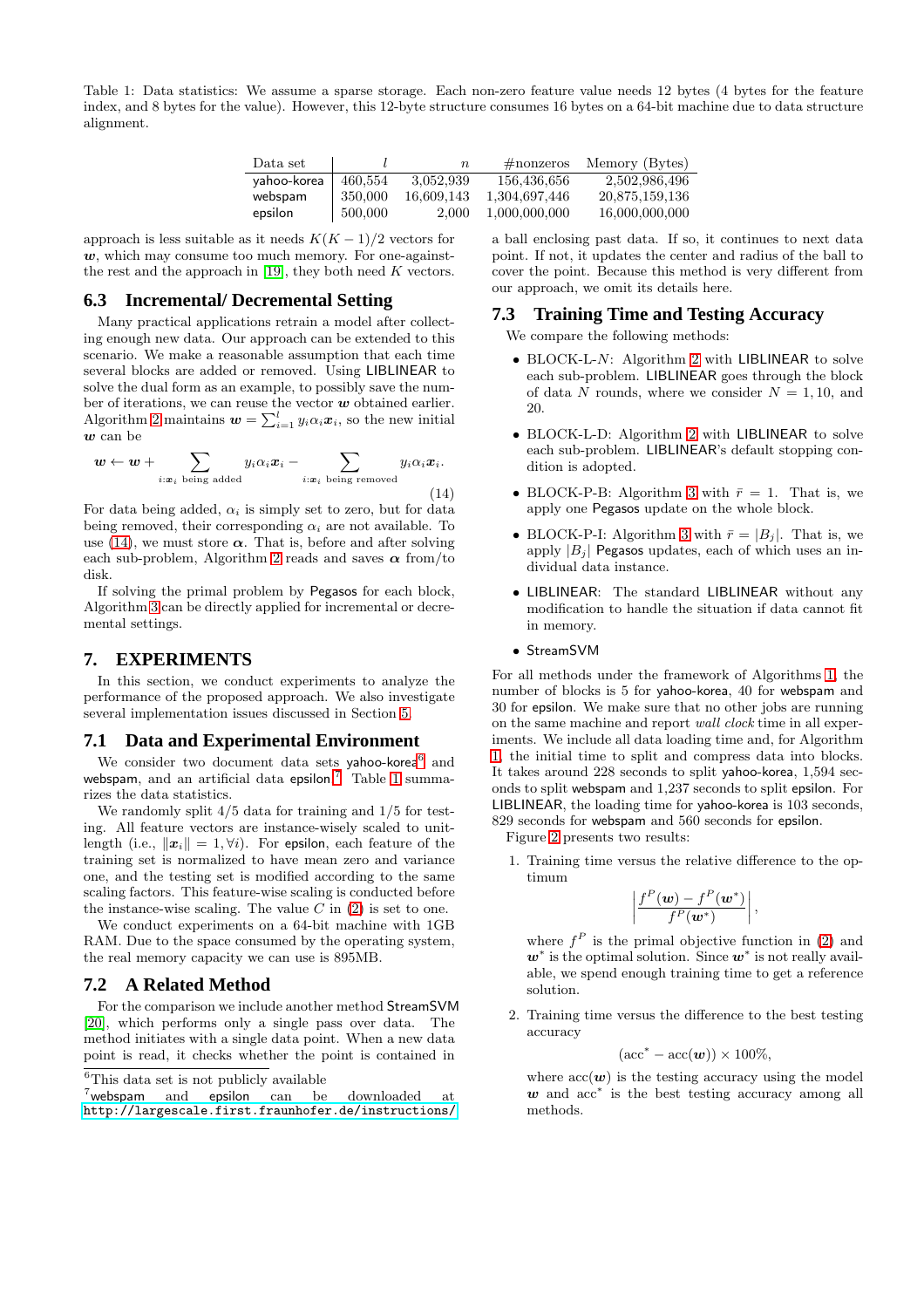<span id="page-6-0"></span>



<span id="page-6-2"></span>(a) yahoo-korea: Relative difference to optimum. (b) yahoo-korea: Difference to the best accuracy.





<span id="page-6-1"></span>

Figure 2: This table shows the relative function value difference to the minimum and the accuracy difference to the best testing accuracy. Time (in seconds) is log scaled. The blue dotted vertical line indicates time spent by Algorithms [1-](#page-1-3)based methods for the initial split of data to blocks. StreamSVM goes through data only once, so we present only one accuracy value. Note that in Figure [2\(f\),](#page-6-1) the curve of BLOCK-L-D is not connected, where the missing point corresponds to the best accuracy.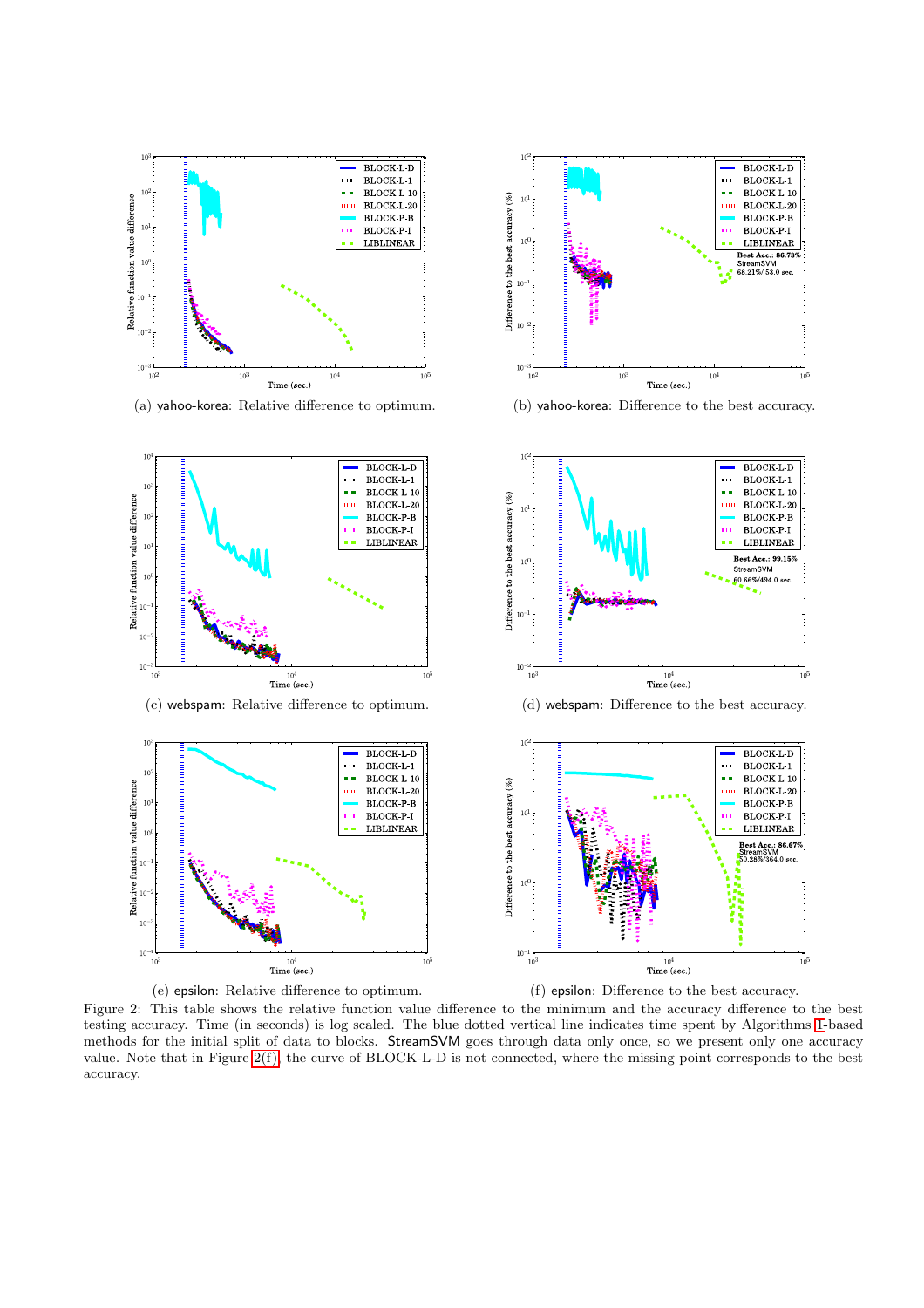<span id="page-7-1"></span>

Figure 3: Effectiveness of two implementation techniques: *raw*: no random assignment in the initial data splitting. *perm*: a random order of blocks at each outer iteration. BLOCK-L-D is used.

Clearly, LIBLINEAR suffers from slow disk swapping due to the random access of data. For Algorithm [1-](#page-1-3)based methods, BLOCK-L-∗ methods (using LIBLINEAR) are faster than BLOCK-P-∗ (using Pegasos) methods. The reason seems to be that for BLOCK-P-∗, the information of each block is underutilized. In particular, BLOCK-P-B suffers from very slow convergence as for each block it conducts only one very simple update. However, it may not be always needed to use the block of data in an exhaustive way. For example, in Figure [2\(a\),](#page-6-2) BLOCK-L-1 (for each block LIBLINEAR goes through all data only once) is slightly faster than BLOCK-L-D (for each block running LIBLINEAR with the default stopping condition). Nevertheless, as reading each block from the disk is expensive, in general we should make proper efforts to use it. For StreamSVM, because of passing data only once, its accuracy is lower than others.

Note that the objective values of BLOCK-P-∗ methods may not be decreasing as Pegasos does not have this property. All BLOCK-∗ methods except BLOCK-P-B needs around four iterations to achieve reasonable accuracy values. This number of iterations is small, so we do not need to read the training set many times.

## **7.4 Initial Block Split and Random Permutation of Sub-problems**

Section [5](#page-4-0) proposes randomly assigning data to blocks in the beginning of Algorithm [1.](#page-1-3) It also suggests that a random order of  $B_1, \ldots, B_m$  at each iteration is useful. We are interested in their effectiveness. Figure [3](#page-7-1) presents the result of running BLOCK-L-D on webspam. We assume the worst situation that data of the same class are grouped together in the input file. If data are not randomly split to blocks, clearly the convergence is very slow. Further, the random permutation of blocks at each iteration slightly improves the training time.

## **7.5 Block Size**

In Figure [4,](#page-7-1) we present the training speed of BLOCK-L-D by using various block sizes (equivalently, numbers of blocks). The data webspam is considered. The training time



Figure 4: Convergence speed of using different m (number of blocks). BLOCK-L-D is used.

of using  $m = 40$  blocks is smaller than that of  $m = 400$ or 1000. This result is consistent with the discussion in Section [2.](#page-1-0) When the number of blocks is smaller (i.e., larger block size), from [\(5\)](#page-2-8), the cost of operations on each block increases. However, as we read less files, the total time is shorter. Furthermore, the initial split time is longer as  $m$ increases. Therefore, contrary to traditional SVM software which use small block sizes, now for each inner iteration we should consider a large block. We do not check  $m = 20$ because the memory is not enough to load a block of data.

#### **7.6 Data Compression**

We check if compressing each block saves time. By running 10 outer iterations of BLOCK-L-D on the training set of webspam with  $m = 40$ , the implementation with compression takes 3,230 seconds, but without compression needs 4,660 seconds. Thus the compression technique is very useful.

#### <span id="page-7-0"></span>**8. DISCUSSION AND CONCLUSIONS**

The discussion in Section [6](#page-4-1) shows that implementing cross validation or multi-class classification may require extra memory space and some modifications of Algorithm [1.](#page-1-3) Thus constructing a complete learning tool is certainly more complicated than implementing Algorithm [1.](#page-1-3) There are many new and challenging future research issues.

In summary, we propose and analyze a block minimization method for large linear classification when data cannot fit in memory. Experiments show that the proposed method can effectively handle data 20 times larger than the memory size.

Our code is available at

<http://www.csie.ntu.edu.tw/~cjlin/liblinear/exp.html>

#### **9. ACKNOWLEDGMENTS**

The authors thank anonymous reviewers for helpful comments. This work was supported in part by the National Science Council of Taiwan via the grant 98-2221-E-002-136- MY3.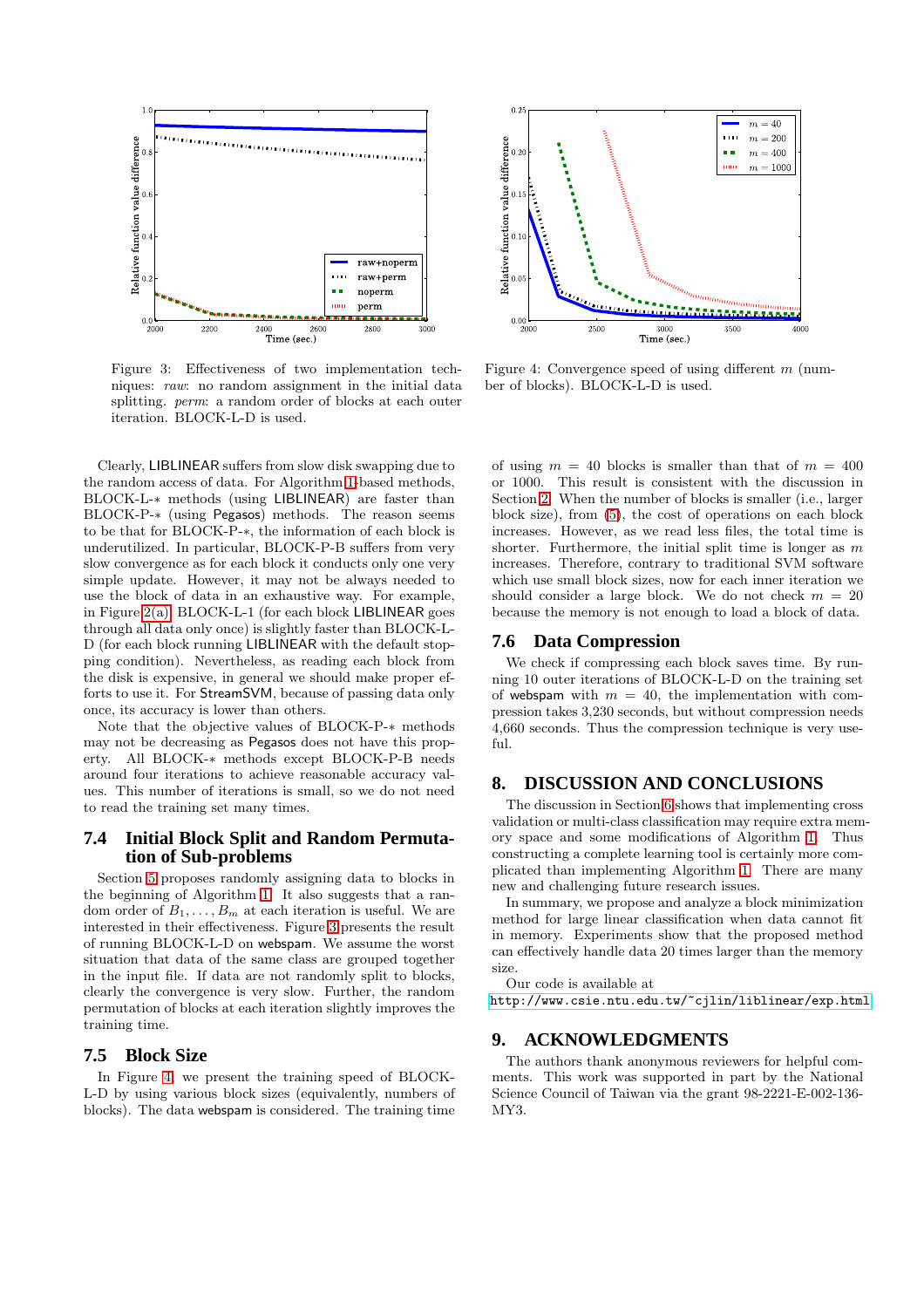## <span id="page-8-0"></span>**10. REFERENCES**

- [1] R.-E. Fan, K.-W. Chang, C.-J. Hsieh, X.-R. Wang, and C.-J. Lin, "LIBLINEAR: A library for large linear classification," *JMLR*, vol. 9, pp. 1871–1874, 2008.
- <span id="page-8-1"></span>[2] T. Joachims, "Training linear SVMs in linear time," in *ACM KDD*, 2006.
- <span id="page-8-2"></span>[3] S. Shalev-Shwartz, Y. Singer, and N. Srebro, "Pegasos: primal estimated sub-gradient solver for SVM," in *ICML*, 2007.
- <span id="page-8-3"></span>[4] L. Bottou, "Stochastic gradient descent examples," 2007. <http://leon.bottou.org/projects/sgd>.
- <span id="page-8-4"></span>[5] C.-J. Hsieh, K.-W. Chang, C.-J. Lin, S. S. Keerthi, and S. Sundararajan, "A dual coordinate descent method for large-scale linear SVM," in *ICML*, 2008.
- <span id="page-8-5"></span>[6] J. Langford, L. Li, and T. Zhang, "Sparse online learning via truncated gradient," *JMLR*, vol. 10, pp. 771–801, 2009.
- <span id="page-8-6"></span>[7] E. Chang, K. Zhu, H. Wang, H. Bai, J. Li, Z. Qiu, and H. Cui, "Parallelizing support vector machines on distributed computers," in *NIPS 21*, 2007.
- <span id="page-8-7"></span>[8] Z. A. Zhu, W. Chen, G. Wang, C. Zhu, and Z. Chen, "P-packSVM: Parallel primal gradient descent kernel SVM," in *ICDM*, 2009.
- <span id="page-8-8"></span>[9] J. Langford, A. J. Smola, and M. Zinkevich, "Slow learners are fast," in *NIPS*, 2009.
- <span id="page-8-9"></span>[10] H. Yu, J. Yang, and J. Han, "Classifying large data sets using SVMs with hierarchical clusters," in *ACM KDD*, 2003.
- <span id="page-8-10"></span>[11] M. Ferris and T. Munson, "Interior point methods for massive support vector machines," *SIAM Journal on Optimization*, vol. 13, no. 3, pp. 783–804, 2003.
- <span id="page-8-11"></span>[12] D. P. Bertsekas, *Nonlinear Programming*. Belmont, MA 02178-9998: Athena Scientific, second ed., 1999.
- <span id="page-8-12"></span>[13] C.-C. Chang and C.-J. Lin, *LIBSVM: a library for support vector machines*, 2001. Software available at <http://www.csie.ntu.edu.tw/~cjlin/libsvm>.
- <span id="page-8-13"></span>[14] T. Joachims, "Making large-scale SVM learning practical," in *Advances in Kernel Methods - Support Vector Learning*, MIT Press, 1998.
- <span id="page-8-14"></span>[15] R. Memisevic, "Dual optimization of conditional probability models," tech. rep., Department of Computer Science, University of Toronto, 2006.
- <span id="page-8-15"></span>[16] F. Pérez-Cruz, A. R. Figueiras-Vidal, and A. Artés-Rodríguez, "Double chunking for solving SVMs for very large datasets," in *Proceedings of Learning 2004, Spain*, 2004.
- <span id="page-8-16"></span> $[17]$  S. Rüping, "mySVM - another one of those support vector machines," 2000. Software available at http://www-ai.cs.unidortmund.de/SOFTWARE/MYSVM/.
- <span id="page-8-17"></span>[18] K. G. Morse, Jr., "Compression tools compared," *Linux Journal*, 2005.
- <span id="page-8-18"></span>[19] K. Crammer and Y. Singer, "On the learnability and design of output codes for multiclass problems," in *COLT*, 2000.
- <span id="page-8-19"></span>[20] P. Rai, H. Daumé III, and S. Venkatasubramanian, "Streamed learning: One-pass SVMs," in *IJCAI*, 2009.
- <span id="page-8-20"></span>[21] Z.-Q. Luo and P. Tseng, "On the convergence of coordinate descent method for convex differentiable minimization," *J. Optim. Theory Appl.*, vol. 72, no. 1, pp. 7–35, 1992.

# **APPENDIX**

# **Proof of Theorem [1](#page-3-1)**

If each sub-problem involves a finite number of coordinate descent updates, then Algorithm [1](#page-1-3) can be regarded as a coordinate descent method. We apply Theorem 2.1 of [\[21\]](#page-8-20) to obtain the convergence results. The theorem requires that [\(3\)](#page-1-4) satisfies certain conditions and in the coordinate descent method there is an integer t such that every  $\alpha_i$  is iterated at least once every t successive updates (called almost cyclic rule in [\[21\]](#page-8-20)). Following the same analysis in the proof of [\[5,](#page-8-4) Theorem 1], [\(3\)](#page-1-4) satisfies the required conditions. Moreover, the two properties on  $t_{i,k}$  imply the almost cyclic rule. Hence both global and linear convergence results are obtained.

#### **Proof of Theorem [2](#page-3-4)**

To begin, we discuss the stopping condition of **LIBLINEAR**. Each run of LIBLINEAR to solve a sub-problem generates  $\{\boldsymbol{\alpha}^{k,j,v} \mid v = 1, \ldots, t_{k,j} + 1\}$  with

$$
\boldsymbol{\alpha}^{k,j} = \boldsymbol{\alpha}^{k,j,1}
$$
 and  $\boldsymbol{\alpha}^{k,j+1} = \boldsymbol{\alpha}^{k,j,t_{k,j}+1}$ 

.

We further let  $i_{j,v}$  denote the index of the variable being updated by  $\boldsymbol{\alpha}^{k,j,v+1} = \boldsymbol{\alpha}^{k,j,v} + d^* \boldsymbol{e}_{i_j,v}$ , where  $d^*$  is the optimal solution of

<span id="page-8-24"></span>
$$
\min_{d} f(\boldsymbol{\alpha}^{k,j,v} + d\boldsymbol{e}_{i_j,v}) \quad \text{subject to } 0 \le \alpha_{i_j,v}^{k,j,v} + d \le C, \tag{15}
$$

and  $e_{i_j,v}$  is an indicator vector for the  $(i_{j,v})$ th element. All  $t_{k,j}$  updates can be further separated to several rounds, where each one goes through all elements in  $B_j$ . LIBLINEAR checks the following stopping condition in the end of each round:

<span id="page-8-21"></span>
$$
\max_{v \in \text{a round}} \nabla_{i_{j,v}}^P f(\boldsymbol{\alpha}^{k,j,v}) - \min_{v \in \text{a round}} \nabla_{i_{j,v}}^P f(\boldsymbol{\alpha}^{k,j,v}) \le \epsilon, \tag{16}
$$

where  $\epsilon$  is a tolerance and  $\nabla^P f(\boldsymbol{\alpha})$  is the projected gradient:

<span id="page-8-25"></span>
$$
\nabla_i^P f(\boldsymbol{\alpha}) = \begin{cases}\n\nabla_i f(\boldsymbol{\alpha}) & \text{if } 0 < \alpha_i < C, \\
\max(0, \nabla_i f(\boldsymbol{\alpha})) & \text{if } \alpha_i = C, \\
\min(0, \nabla_i f(\boldsymbol{\alpha})) & \text{if } \alpha_i = 0.\n\end{cases}
$$
(17)

The reason that LIBLINEAR considers [\(16\)](#page-8-21) is that from the optimality condition,  $\alpha^*$  is optimal if and only if  $\nabla^P f(\alpha^*) =$ 0.

Next we prove the theorem by showing that for all  $j =$  $1, \ldots, m$  there exists  $k_i$  such that

<span id="page-8-22"></span>
$$
\forall k \ge k_j, t_{k,j} \le 2|B_j|.
$$
 (18)

Suppose that  $(18)$  does not hold. We can find a j and a sub-sequence  $R \subset \{1, 2, \ldots\}$  such that

<span id="page-8-26"></span>
$$
t_{k,j} > 2|B_j|, \forall k \in R. \tag{19}
$$

Since  $\{\boldsymbol{\alpha}^{k,j} \mid k \in R\}$  are in a compact set, we further consider a sub-sequence  $M \subset R$  such that  $\{\boldsymbol{\alpha}^{k,j} \mid k \in M\}$ converges to a limit point  $\bar{\boldsymbol{\alpha}}$ .

Let  $\sigma \equiv \min_i Q_{ii}$ . Following the explanation in [\[5,](#page-8-4) Theorem 1, we only need to analyze indices with  $Q_{ii} > 0$ . Therefore,  $\sigma > 0$ . Lemma 2 of [\[5\]](#page-8-4) shows that

<span id="page-8-23"></span>
$$
f(\boldsymbol{\alpha}^{k,j,v}) - f(\boldsymbol{\alpha}^{k,j,v+1}) \geq \frac{\sigma}{2} ||\boldsymbol{\alpha}^{k,j,v} - \boldsymbol{\alpha}^{k,j,v+1}||^2,
$$
  
\n
$$
\forall v = 1,\ldots,2|B_j|.
$$
 (20)